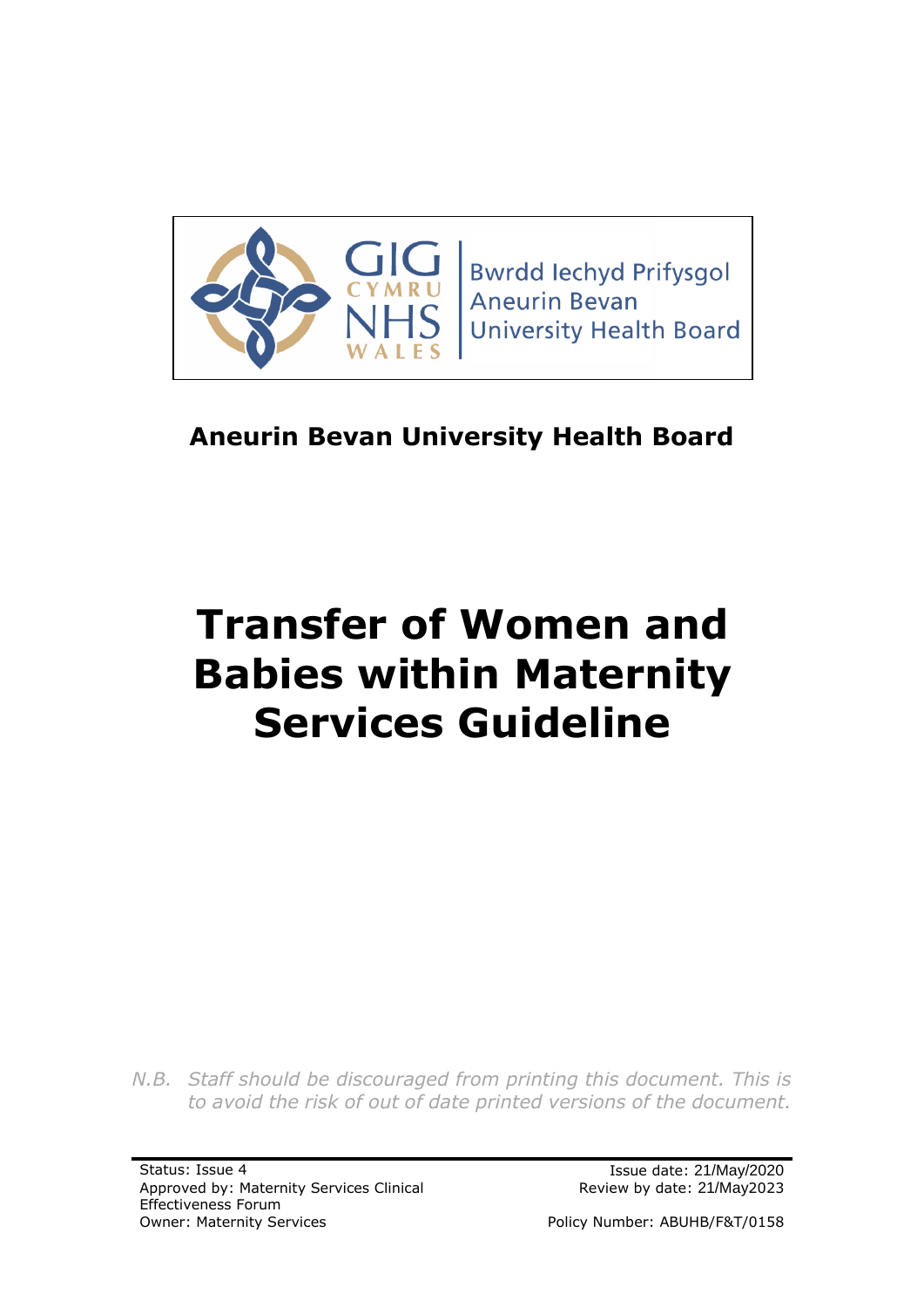*The Intranet should be referred to for the current version of the document.*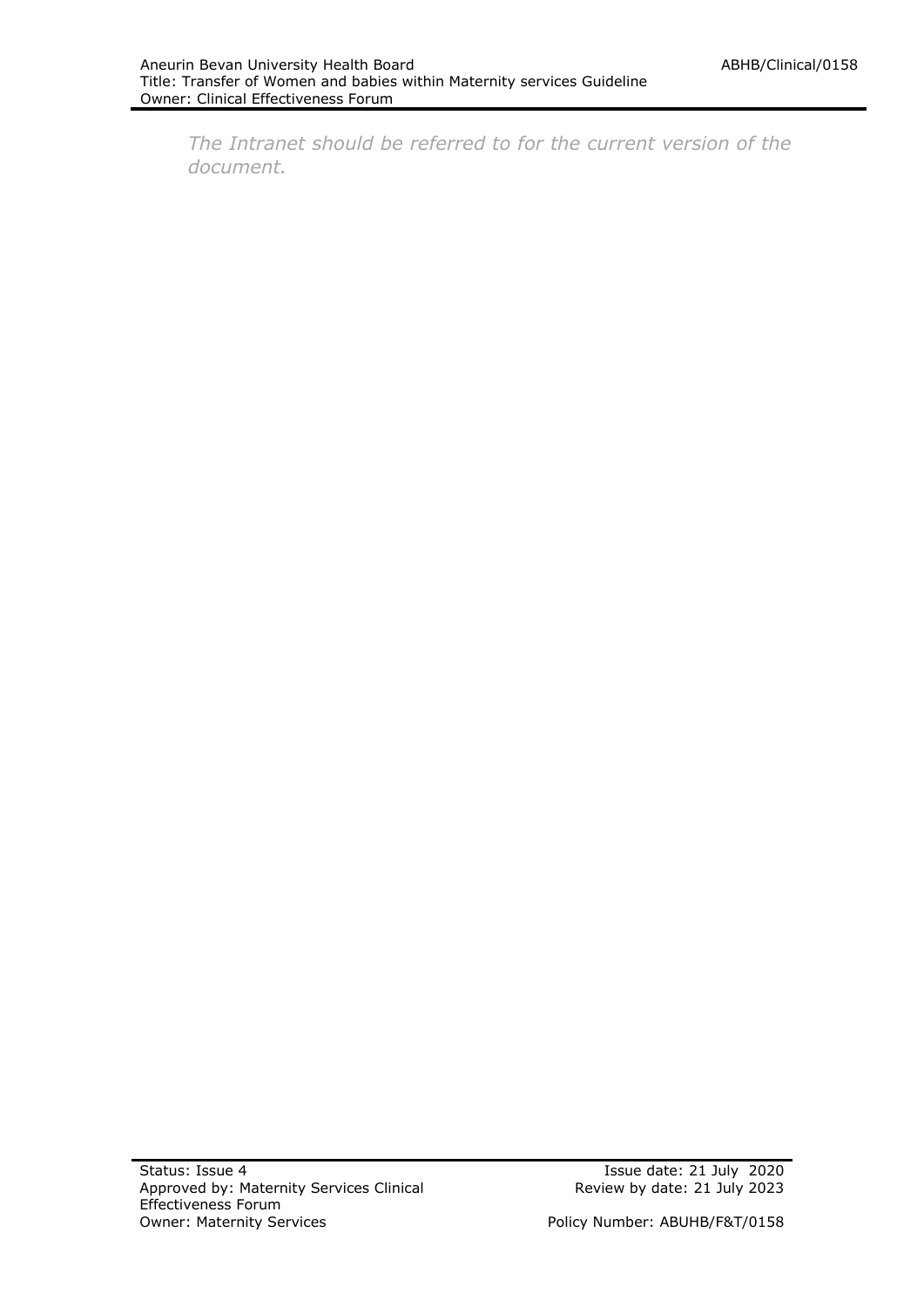#### **Contents:**

| 6.1 In-Utero Transfer from an Obstetric Unit.                                                                                |  |
|------------------------------------------------------------------------------------------------------------------------------|--|
| 6.2 Transfer from Antenatal Ward to the Obstetric Unit.<br>6.3 Transfer from Midwifery Led Care in Labour to Obstetric Care. |  |
| 6.4 Transfer of babies to NICU/SCBU.                                                                                         |  |
| 6.5 Postnatal Transfers of Women to General ITU/HDU.                                                                         |  |
| 6.6 Discharge of Mother and Baby to the Community Midwife.                                                                   |  |
| 6.7 Discharge of Mother and Baby to Out of Area Health Board.                                                                |  |
|                                                                                                                              |  |
|                                                                                                                              |  |
|                                                                                                                              |  |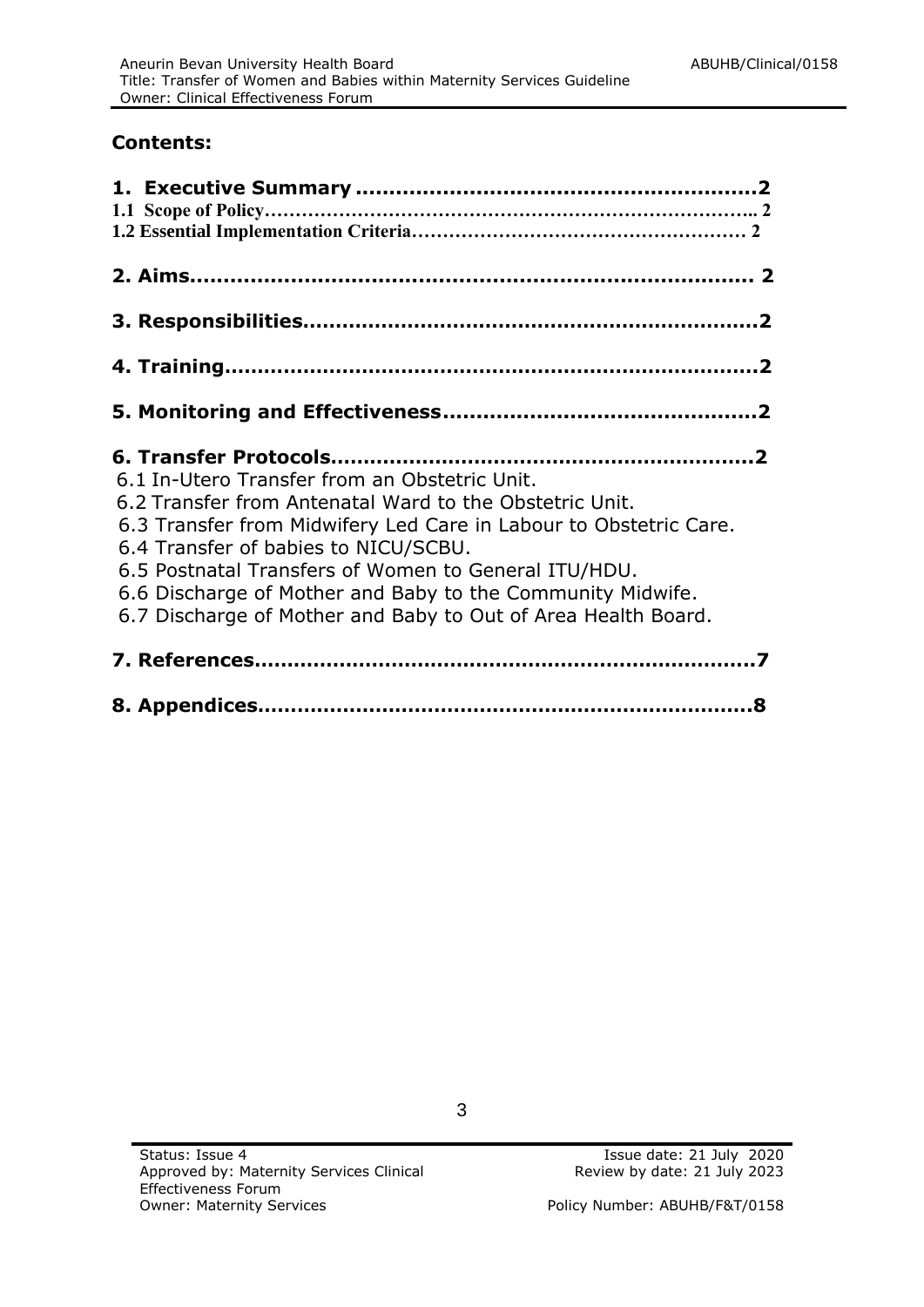#### <span id="page-3-0"></span>**1. Executive Summary**

**This document is a clinical guideline to support safe and effective practice. The Maternity Service aims to ensure the timely and safe transfer of women and babies both within the Health Board and to other Maternity Services Antenatally, Intrapartum and Postnatally.**

#### 1.1 **Scope of Policy**

This guideline applies to all clinicians working within Maternity Services. Cross reference to relevant Healthcare Standards.

#### 1.2 **Essential Implementation Criteria**

Auditable standards are stated where appropriate.

#### **2. Aims**

This guideline supports staff who make arrangements for transfer or accompany women and their babies.

#### **3. Responsibilities**

The Senior Midwifery Management Team will ensure that information relating to this guideline is available to all staff who make arrangements for transfer or accompany women and their babies.

#### **4. Training**

Staff are expected to access appropriate training where provided. Training needs will be identified through appraisal and clinical supervision.

#### <span id="page-3-1"></span>**5. Monitoring and Effectiveness**

Local Service Improvement Plan will guide monitoring and effectiveness.

#### **6. Transfer Protocols**

#### **6.1 In-Utero Transfer from an Obstetric Unit**

The transfer of any baby in-utero will be dependent on the joint clinical decision of a Consultant Obstetrician, Labour Ward Consultant and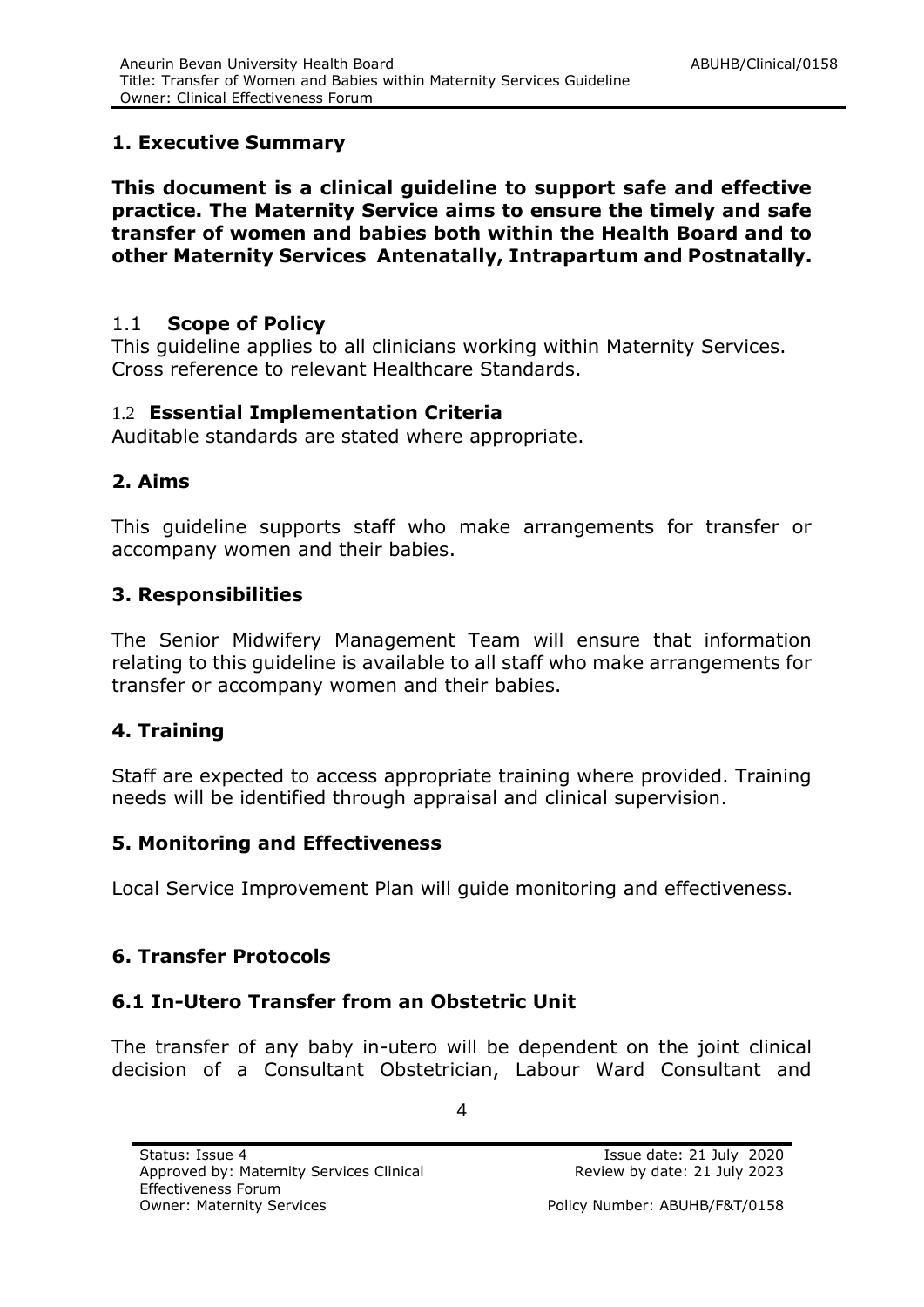Neonatologist. It is the responsibility of the referring unit not the receiving unit as to the safety of transfer of the woman.

Please see the All Wales In-Utero Transfer Guideline (NSAG Jan 2011) – available on ABUHB Intranet at:

[http://howis.wales.nhs.uk/sitesplus/documents/866/All%20Wales%20In](http://howis.wales.nhs.uk/sitesplus/documents/866/All%20Wales%20In%25Utero%20transfer%20Guideline%20NSAG.doc) [%Utero%20transfer%20Guideline%20NSAG.doc](http://howis.wales.nhs.uk/sitesplus/documents/866/All%20Wales%20In%25Utero%20transfer%20Guideline%20NSAG.doc)

Please ensure that the All Wales In-Utero Transfer Form contained in the guideline is completed.

# **6.2 Transfer from Antenatal Ward to the Obstetric Unit.**

#### **Procedure**

- Contact the Oncall Obstetric Registrar and and give full clinical details regarding reason for transfer, also inform the Labour ward Coordinator.
- Ensure clear documentation in medical records (NMC 2019) regarding the need for transfer and discussion with the woman.
- Clearly document any recent and outstanding investigations in them woman's medical records (NMC 2019).
- Inform NICU/SCBU if there is a need for Neonatal Team involvement.
- Update the Clinical Workstation (CWS) to reflect Lead Professional and admission status.

#### **6.3 Midwifery Led Care Transfer in Labour to Obstetric Care (Ward, Home or Birth Centre)**

#### **Procedure**

From the ward

- The Midwife will contact the OnCall Obstetric Registrar to discuss the clinical reason for transfer and then inform the Labour ward coordinator. This should be recorded in the clinical notes.
- Complete the All wales Clinical Pathway for Normal Labour (AWCPNL 2013) documentation indicating the appropriate variance code, if the partogram was commenced then continue documentation on the same partogram.
- Complete the All Wales Transfer Record (Appendix 2).
- Ask the Labour Ward Coordinator to inform NICU/SCBU if there is a need for the Neonatal Team to be on alert.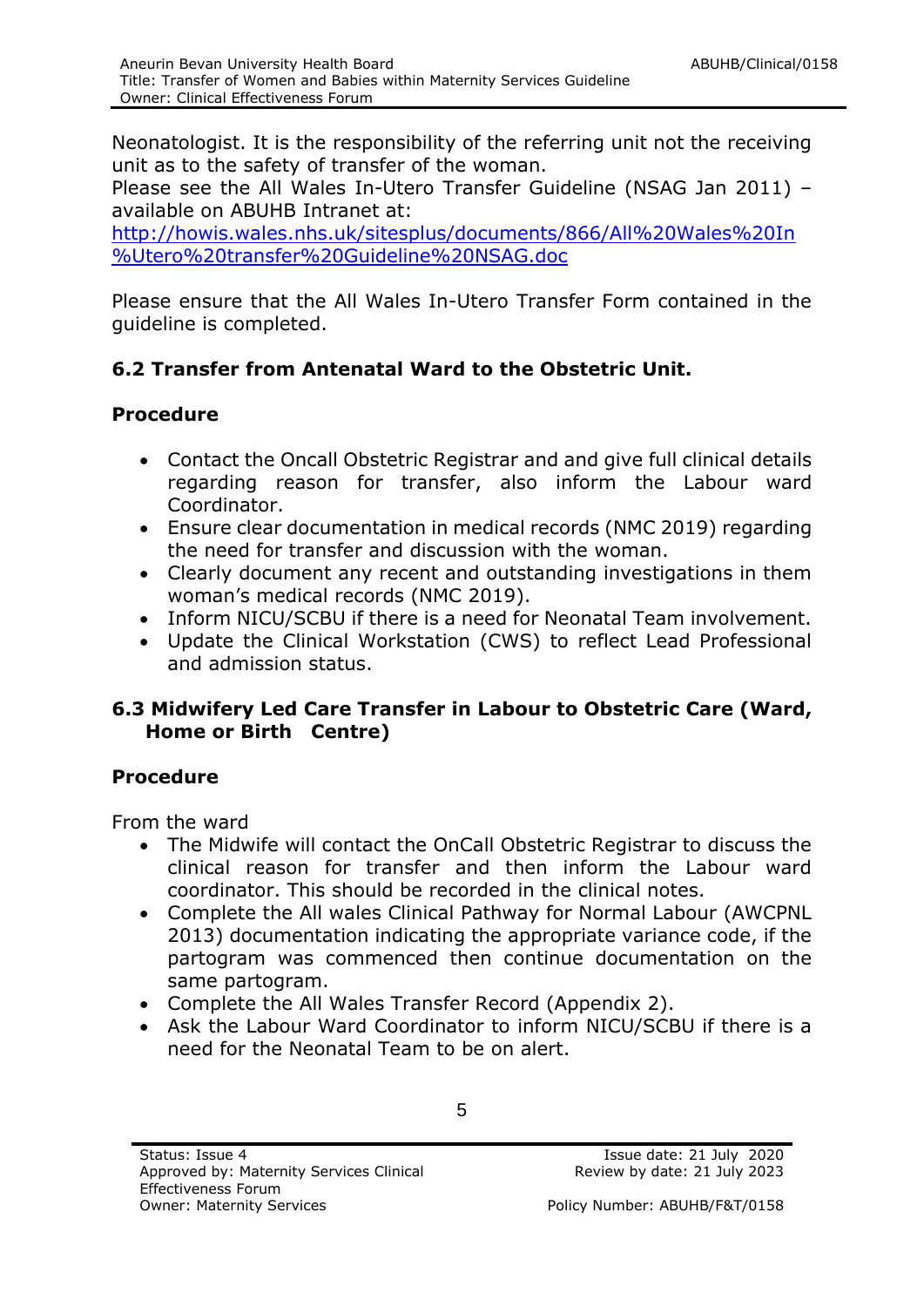Additional Considerations for Transfer from a Freestanding Birth Centre.

- Once the decision has been made to transfer a mother or baby, it is the responsibility of the midwife providing care to decide and organise the most appropriate method of transportation, the Midwife will escort and transfer the woman with the ambulance crew.
- The midwife will contact Welsh Ambulance Service Trust (WAST) using 999 (External) and 9999 (Internal), giving full details to the ambulance control stating the level of emergency and if a paramedic is required. The EMRTS (Emergency Medical Retrieval & Transfer Service) is available 8am-8pm, seven days per week via **03001233201**, this service provides pre-hospital critical care for all age groups in the air and on the road (Appendix 4).
- Ensure the woman/baby had an identification bracelet  $+/-$  allergy bracelet if indicated.
- The Advanced Nurse Practitioner (ANP) is to be contacted on Voicera in Ysbyty Ystrad Fawr (YYF) to enable IV Access (if appropriate) prior to transfer from the Free standing Birth Centre.
- The ANP is available day/night at Ysbyty Aneurin Bevan for IV access, they are to be contacted on Voicera.
- The Modified Early Obstetric Warning Score (MEOWS) chart is to be commenced and the Sepsis Six Bundle is to be initiated if appropriate.
- A completed SBAR form must be photocopied to accompany the transfer documentation to ensure a full and robust handover. The original SBAR Transfer form and the exiting pathway documentation (AWCPNL 2013) is to remain at the Birth Centre in preparation for discussion at the Monthly Transfer Meeting.
- The Birth Centre staff will contact Ambulance Control for an Estimated Time of Arrival (ETA) every 15 minutes from the original phone call time until the ambulance arrives **AND** sooner if the woman/baby's condition deteriorates.

Additional Considerations for Transfer from Home.

- Update CWS to reflect the Lead Professional and admission status on arrival at receiving ward.
- For transfers from home, the Community Midwife will contact the Welsh Ambulance Service Trust using 999 and give full details to Ambulance Control stating the level of emergency and if a Paramedic is required.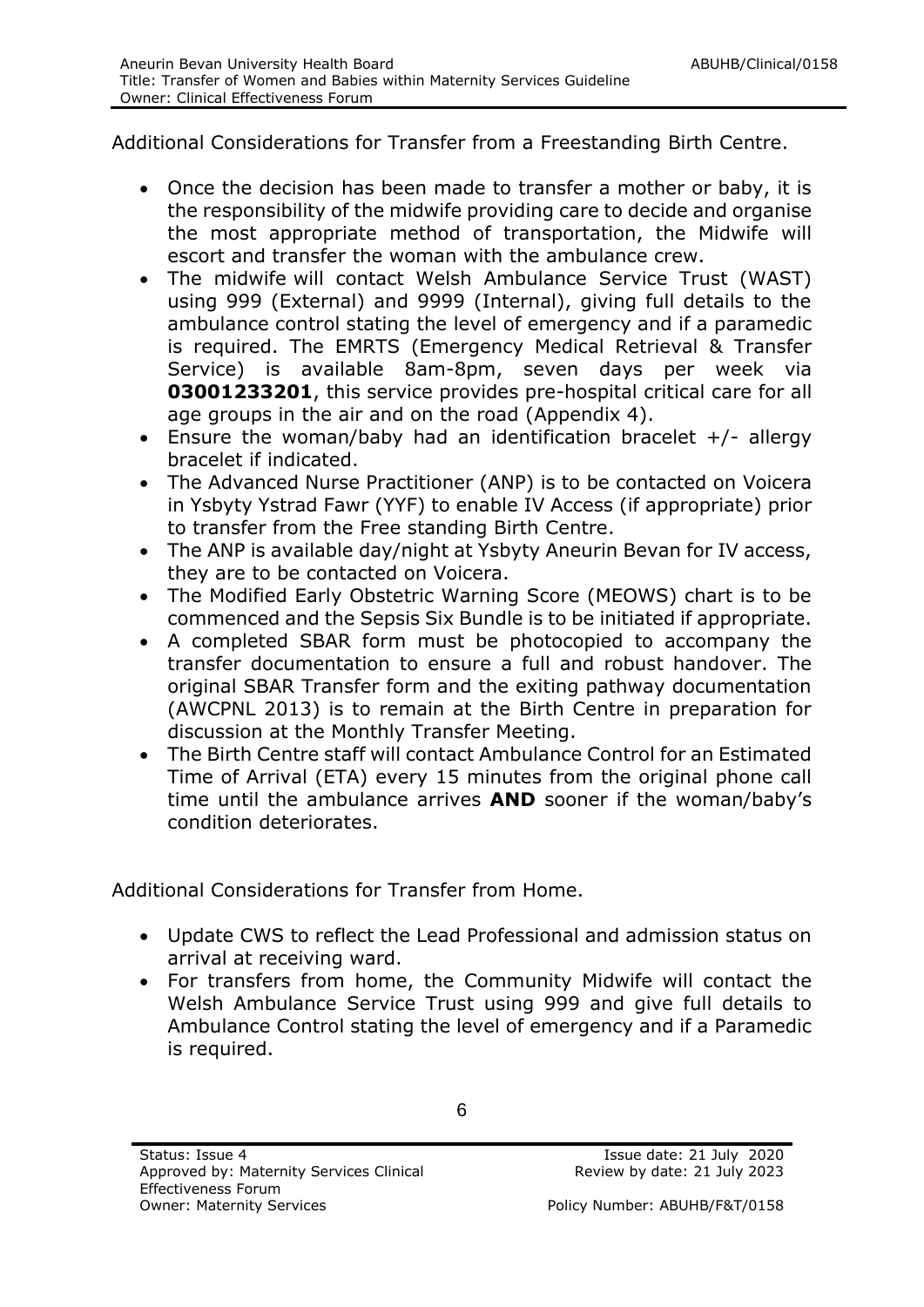# **6.4 Transfer of babies to NICU/SCBU (from home or ward)**

#### **Procedure**

- Discuss the need for transfer with the Senior Neonatologist or Paediatrician (NHH).
- The Midwife will contact the Neonatal Nurse in charge of NICU/SCBU to arrange the transfer.
- The Midwife will support the woman and her family and ensure they are kept fully up to date and informed of the condition of their baby.
- Ensure all clinical documentation is up to date and accompanies the baby to NICU/SCBU. The Midwife will complete a DATIX (as per ABUHB Maternal/Fetal Trigger list Appendix 3).
- If transferring from home it is the responsibility of the Community Midwife to contact WAST using 999 emergency number giving full details of the Domestic address and receiving unit. The Community Midwife will escort the baby.

#### **6.5 Postnatal Transfers of Women to General ITU/HDU**

#### **Procedure**

- The Senior Anaesthetist on ITU/HDU will decide on admission in collaboration with Anaesthetists and Obstetricians. The Midwife and Doctors (Anaesthetic and Obstetric) will normally accompany the woman during her transfer to ITU/HDU.
- Ensure the woman has an identification  $+/$  allergy bracelet applied.
- If the baby is to be looked after on NICU/SCBU for the duration of the mother's stay on ITU/HDU ensure identification bracelets are applied. The baby will be reunited with the mother as soon as she is clinically well enough to return to the maternity unit.
- The family are to be supported, ensuring they are kept fully informed on the condition of the woman.
- The Midwife will complete a DATIX as per ABUHB Maternal/Fetal.

7

#### **6.6 Discharge of Mother and Baby to the Community Midwife**

#### **Procedure**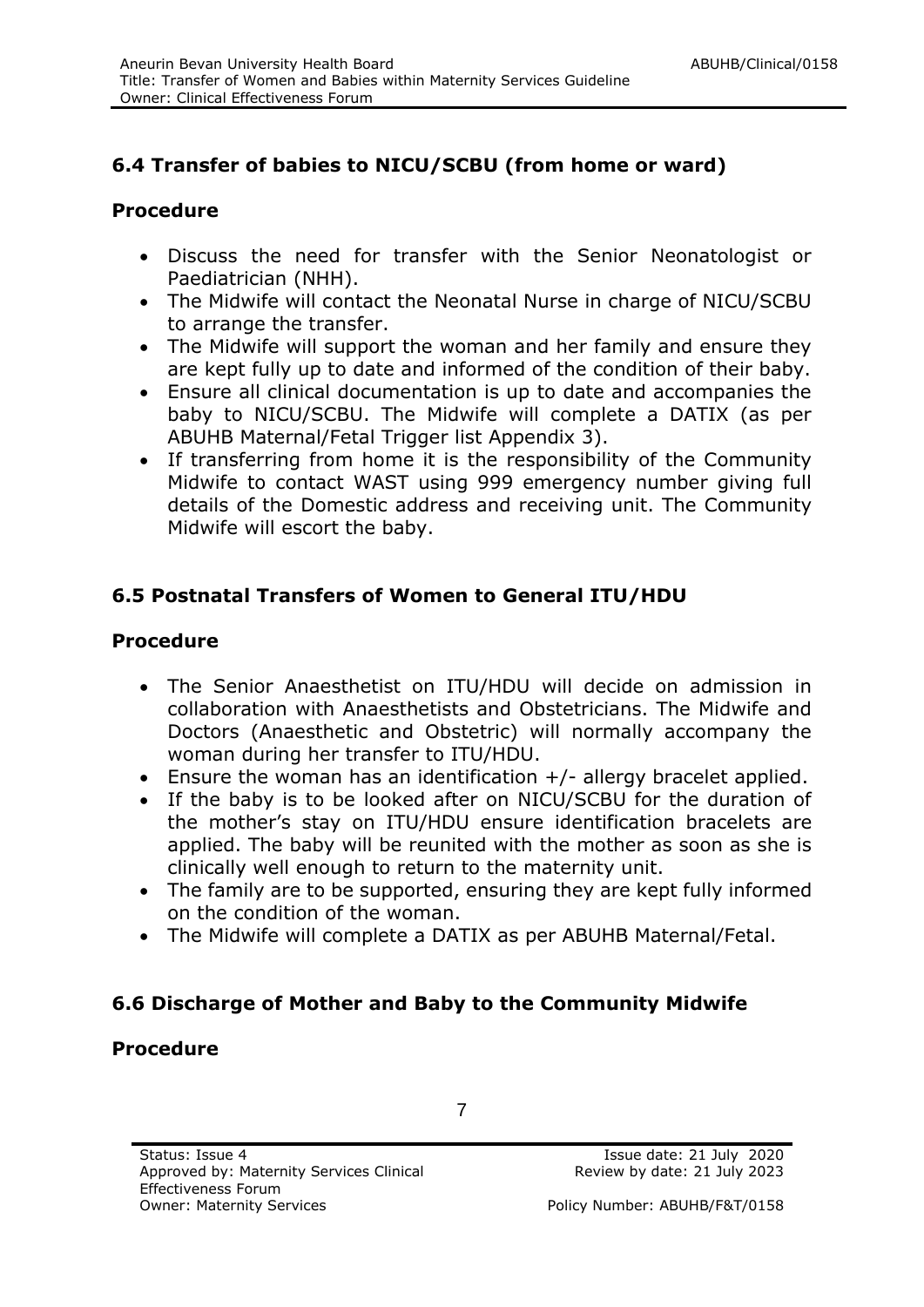- Postnatal care should continue for no less than **Ten** days and until such a time the Midwife considers necessary up to **Four-Six weeks** (NICE CG37 2015).
- The woman and baby will have a postnatal discharge completed by the midwife and will be updated to the Maternity Electronic Information System and one printed copy will be given to the woman to take to her General Practitioner.
- The Child Health Record (Red Book) will be given to the woman by the allocated Health Visitor.
- Any postnatal hospital appointment information should be included in the discharge documentation.
- The discharge information needs to be documented in the Discharge book at the corresponding unit, the discharging unit will notify the Community Midwifery Team.
- The woman will have the 24 hour contact number for the maternity service.

# **6.7 Discharge of Mother and Baby Outside of ABUHB**

## **Procedure**

- The discharge information will be updated to the Midwifery Electronic Information System and a printed copy will be given to the woman to take to her General Practitioner.
- The Child Health Record (Red Book) will be given to the parents by the allocated Health Visitor.
- If a postnatal hospital appointment is required the appointment details should be included in the discharge letter.
- The woman will have the 24 hour contact numbers for her local maternity service.

#### **7. References**

All Wales Midwife-Led Care Guidelines (2017) 5Th Edition.

All Wales Clinical Pathway for Normal Labour (2013).

Aneurin Bevan Health Board. All Wales Midwifery Led Care Guidelines.

National Institute for Clinical Health and Excellence (NICE) (2015). Postnatal Care up to 8 Weeks After Birth. Clinical Guidance [CG37]. [https://www.nice.org.uk/guidance/cg37](https://www.nice.org.uk/guidance/cg37%20accessed%2020.05.2020)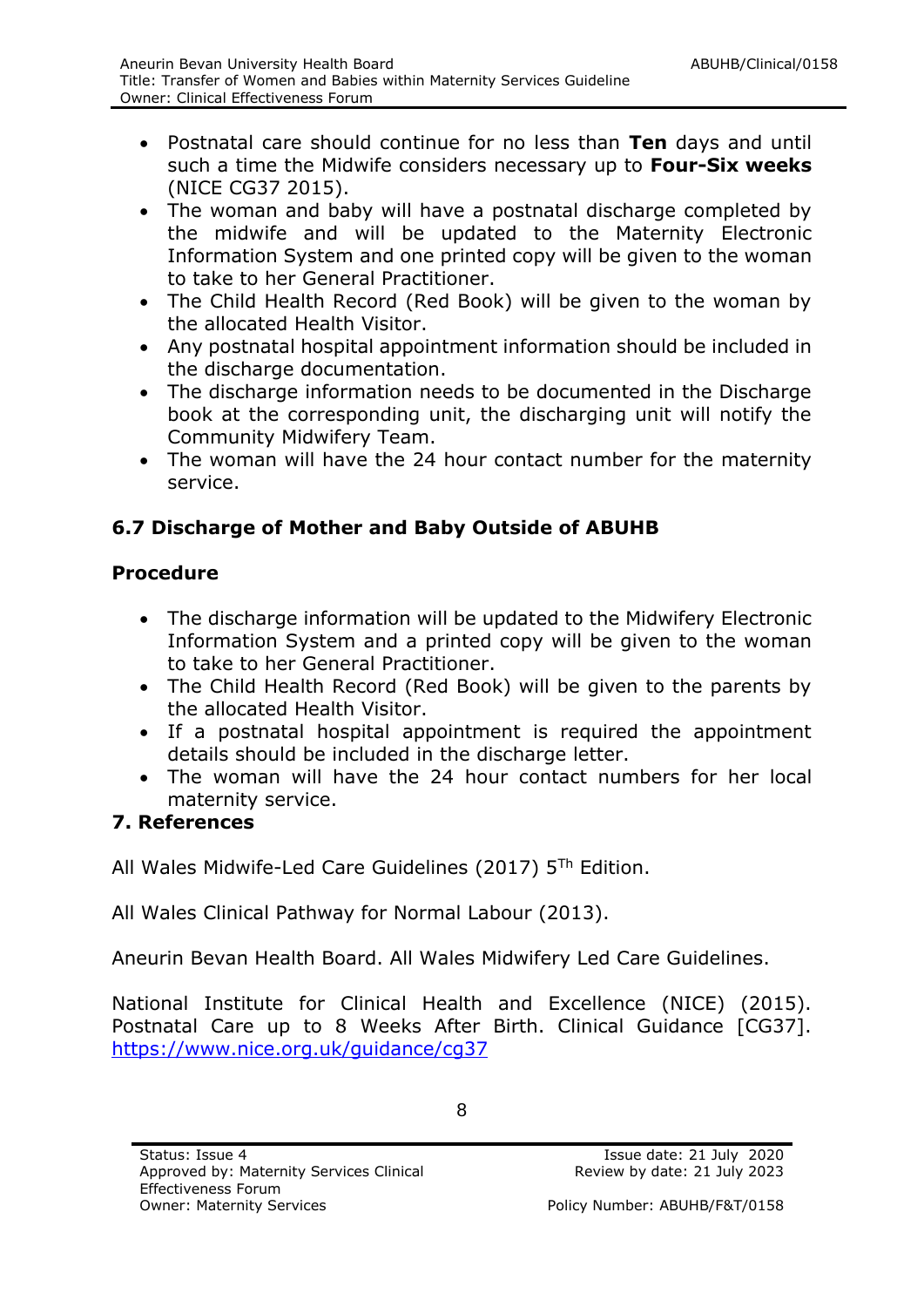Nursing and Midwifery Council (NMC) (2019). The Code. Professional Standards of Practice and behaviour for Nurses, Midwives and Nursing Associates. [https://www.nmc.org.uk/code accessed 20.05.2020](https://www.nmc.org.uk/code%20accessed%2020.05.2020)

Welsh risk Pool (2008). Standard 15 Maternity.

#### **8. Appendices**

Appendix 1: Transfer to Another Unit Checklist. Appendix 2: All Wales Midwifery Transfer Record. Appendix 3: ABUHB Maternal/Fetal Trigger List. Appendix 4: EMRTS Cymru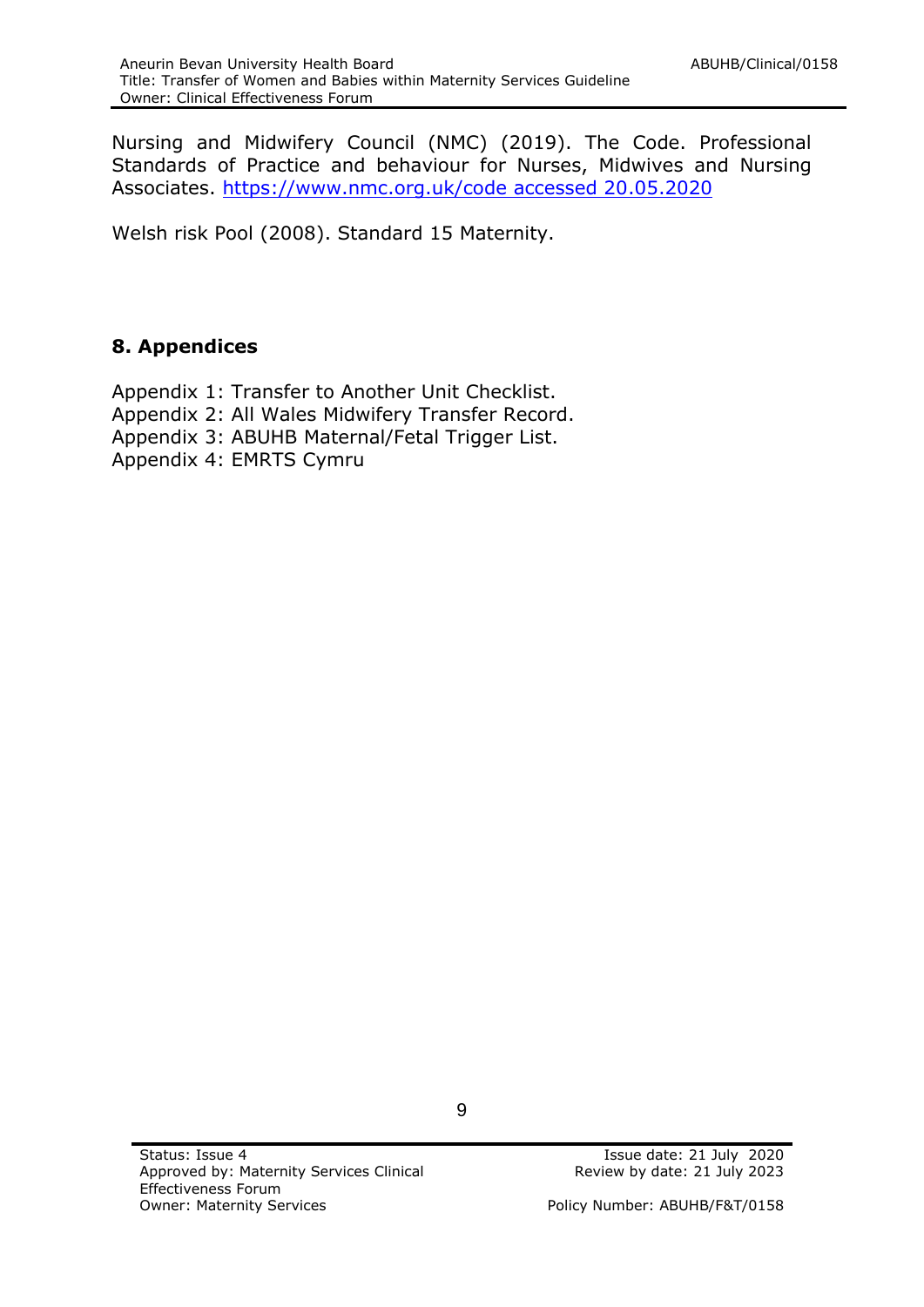#### Appendix 1 Transfer to another unit checklist

| <b>Transfer Out Checklist</b>                  |                     |               |                                                |                               |                     |      |  |  |  |  |
|------------------------------------------------|---------------------|---------------|------------------------------------------------|-------------------------------|---------------------|------|--|--|--|--|
| Addressograph                                  |                     |               | Consultant                                     | Reason for<br><b>Transfer</b> | Date<br>&<br>Time   | Ward |  |  |  |  |
|                                                |                     |               | Hospital to be transferred to                  |                               |                     |      |  |  |  |  |
| <b>Notes</b><br>(Photocopy if<br>time permits) | Yes                 | No            | Ambulance                                      | Time<br>arranged              | <b>Time Arrived</b> |      |  |  |  |  |
| <b>Case Notes</b><br>sent                      | Yes                 | <b>No</b>     | Mid sending -<br>Mid receiving<br>Hospital     | Yes<br>Sig                    |                     |      |  |  |  |  |
| Reg. sending<br>Reg.<br>Receiving<br>Hospital  | Yes<br>Sig          |               | Reg. sending<br>-NICU<br>Receiving<br>Hospital | Yes<br>Sig.                   |                     |      |  |  |  |  |
| <b>Relatives</b><br>contacted                  | Yes<br>Time<br>Sig. | No            | Mid / Dr<br>On escort                          | Yes<br>No<br><b>Both</b>      |                     |      |  |  |  |  |
| Transfer<br>Book on unit                       | Yes                 | No            |                                                |                               |                     |      |  |  |  |  |
| <b>Transfer</b><br>completed                   |                     | Midwives sig. | Time                                           | Date                          |                     |      |  |  |  |  |

Please complete this form and pass to Senior Midwife/Manager

Approved by: Maternity Services Clinical Effectiveness Forum Owner: Maternity Services extending the Maternity Services of the Maternal Policy Number: ABUHB/F&T/0158

Review by date: 21 July 2023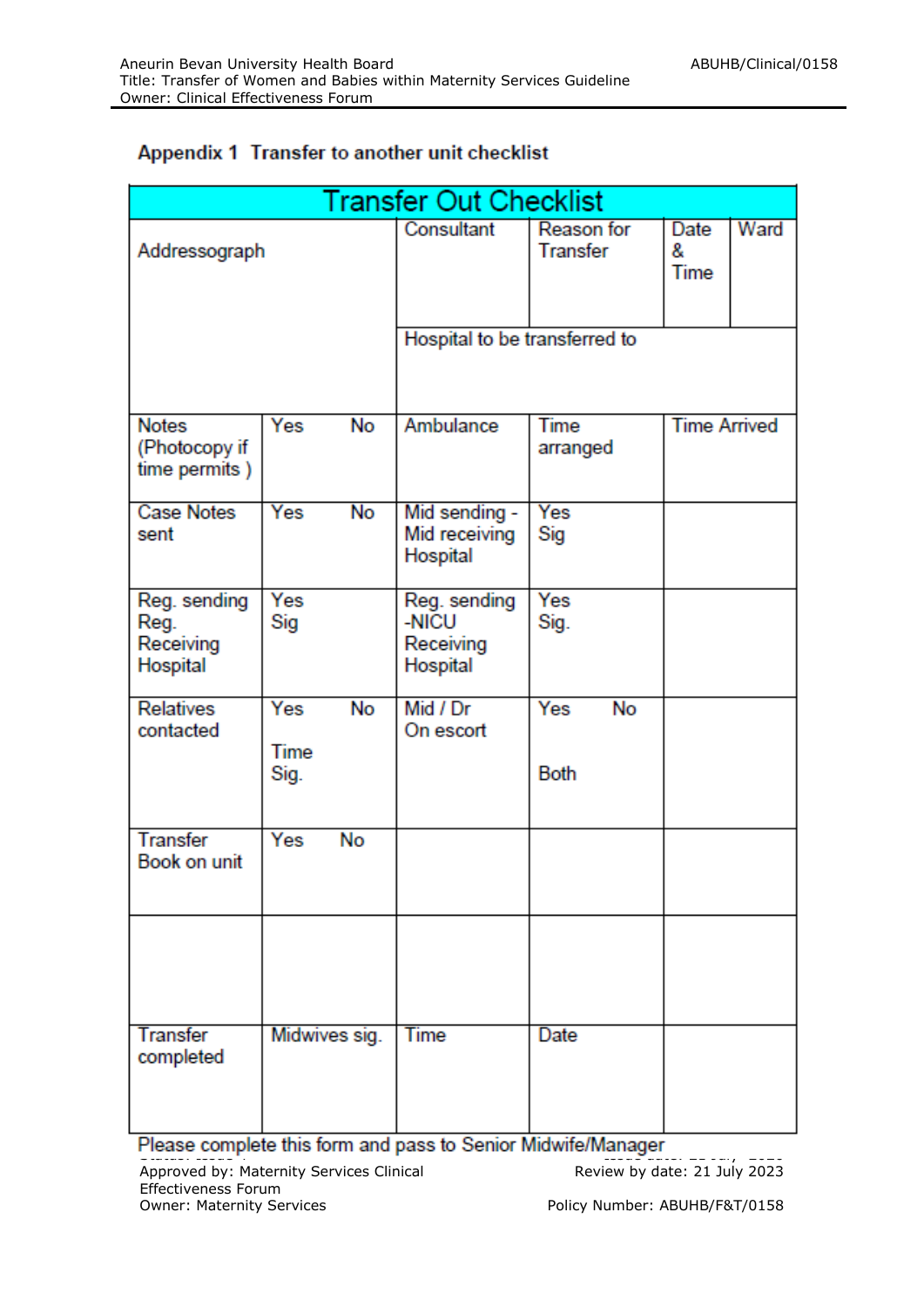Status: Issue 4 Issue date: 21 July 2020 Approved by: Maternity Services Clinical Effectiveness Forum Owner: Maternity Services extending the Maternity Services of the Maternal Policy Number: ABUHB/F&T/0158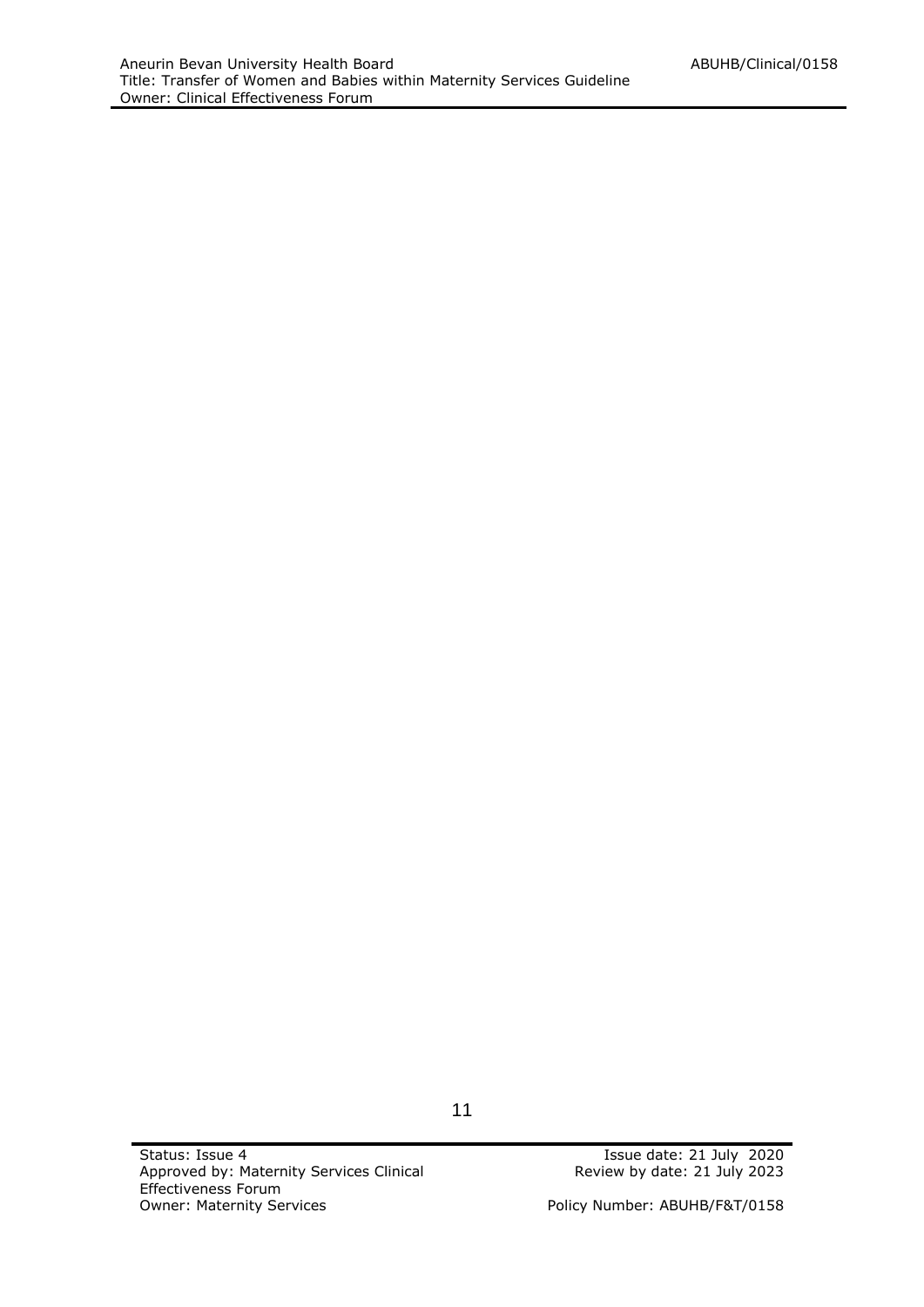# Appendix 2 All Wales Midwifery transfer record

|                                                                                                                                                                                                           | All Wales Midwifery Transfer<br>Mother's Addressograph<br>Record |                                           |                                               |       |                                                     |                |  |  |  |  |
|-----------------------------------------------------------------------------------------------------------------------------------------------------------------------------------------------------------|------------------------------------------------------------------|-------------------------------------------|-----------------------------------------------|-------|-----------------------------------------------------|----------------|--|--|--|--|
| Reason for transfer (Please tick all that apply)                                                                                                                                                          |                                                                  |                                           |                                               |       |                                                     |                |  |  |  |  |
| <b>SITUATION</b>                                                                                                                                                                                          |                                                                  |                                           |                                               |       |                                                     |                |  |  |  |  |
| Delay in 1st stage of labour                                                                                                                                                                              |                                                                  | <b>Hypertension</b>                       |                                               |       | <b>Postpartum haemorrhage</b>                       |                |  |  |  |  |
| Delay in second stage of labour                                                                                                                                                                           |                                                                  | <b>Foetal heart rate</b><br>abnormalities |                                               |       | <b>Resuscitation</b>                                |                |  |  |  |  |
| Delay in third stage of labour                                                                                                                                                                            |                                                                  | <b>Meconium stained liquor</b>            |                                               |       | Low birthweight                                     |                |  |  |  |  |
| Suturing or assessment of trauma                                                                                                                                                                          |                                                                  | Abnormal presentation /<br>position       |                                               |       | <b>Congenital anomaly</b>                           |                |  |  |  |  |
| <b>Additional analgesia</b>                                                                                                                                                                               |                                                                  | Antepartum haemorrhage                    |                                               |       | Other reason<br>(please describe) below             |                |  |  |  |  |
| Ranitidine 150mg given                                                                                                                                                                                    |                                                                  |                                           |                                               |       |                                                     |                |  |  |  |  |
| <b>BACKGROUND</b>                                                                                                                                                                                         |                                                                  |                                           |                                               |       |                                                     |                |  |  |  |  |
| <b>ASSESSMENT</b>                                                                                                                                                                                         |                                                                  |                                           |                                               |       |                                                     |                |  |  |  |  |
| <b>RECOMMENDATION</b>                                                                                                                                                                                     |                                                                  |                                           |                                               |       |                                                     |                |  |  |  |  |
| <b>Women Labelled</b>                                                                                                                                                                                     |                                                                  | <b>Exited Pathway Part 2</b>              | Part 3                                        |       |                                                     |                |  |  |  |  |
| <b>Time Ambulance called or</b><br>decision made to transfer                                                                                                                                              |                                                                  | <b>Arrival in consultant</b><br>unit      | <b>Transfer time</b><br>(decision to arrival) |       | <b>Ambulance incident number</b><br>(if applicable) |                |  |  |  |  |
| <b>Time ambulance</b><br>arrived                                                                                                                                                                          |                                                                  |                                           |                                               |       |                                                     |                |  |  |  |  |
| Midwife responsible for transfer:                                                                                                                                                                         |                                                                  |                                           | <b>Transfer arranged with:</b>                |       |                                                     |                |  |  |  |  |
| <b>Interventions following maternal transfer</b><br><b>ARM</b><br><b>Syntocinon Electronic</b><br><b>FBS</b><br><b>Epidural / Spinal</b><br><b>Perineal repair</b><br><b>Manual removal</b><br>monitoring |                                                                  |                                           |                                               |       |                                                     |                |  |  |  |  |
|                                                                                                                                                                                                           |                                                                  |                                           |                                               |       |                                                     |                |  |  |  |  |
| Outcome: Mode of birth                                                                                                                                                                                    |                                                                  |                                           |                                               |       |                                                     |                |  |  |  |  |
| SVD<br><b>Ventouse</b>                                                                                                                                                                                    | Forceps                                                          | LSCS                                      | <b>Vaginal Breech</b>                         |       | <b>1minute Apgar</b>                                | 5 minute Apgar |  |  |  |  |
| Interventions following neonatal transfer or required by                                                                                                                                                  |                                                                  |                                           |                                               |       |                                                     |                |  |  |  |  |
| neonate following maternal transfer<br><b>Intubation</b><br><b>Bag &amp; mask</b>                                                                                                                         | <b>Admission to</b>                                              | Days on NNU                               |                                               | other | other                                               | other          |  |  |  |  |
|                                                                                                                                                                                                           | <b>NNU</b>                                                       |                                           |                                               |       |                                                     |                |  |  |  |  |
| Any other relevant information, including reasons for delay in transfer / significant morbidity of mother or                                                                                              |                                                                  |                                           |                                               |       |                                                     |                |  |  |  |  |
| baby.                                                                                                                                                                                                     |                                                                  |                                           |                                               |       |                                                     |                |  |  |  |  |
| Approved by: Maternity Services Clinical<br><b>Effectiveness Forum</b>                                                                                                                                    |                                                                  |                                           |                                               |       | Review by date: 21 July 2023                        |                |  |  |  |  |

Owner: Maternity Services extending the Maternity Services of the Maternal Policy Number: ABUHB/F&T/0158